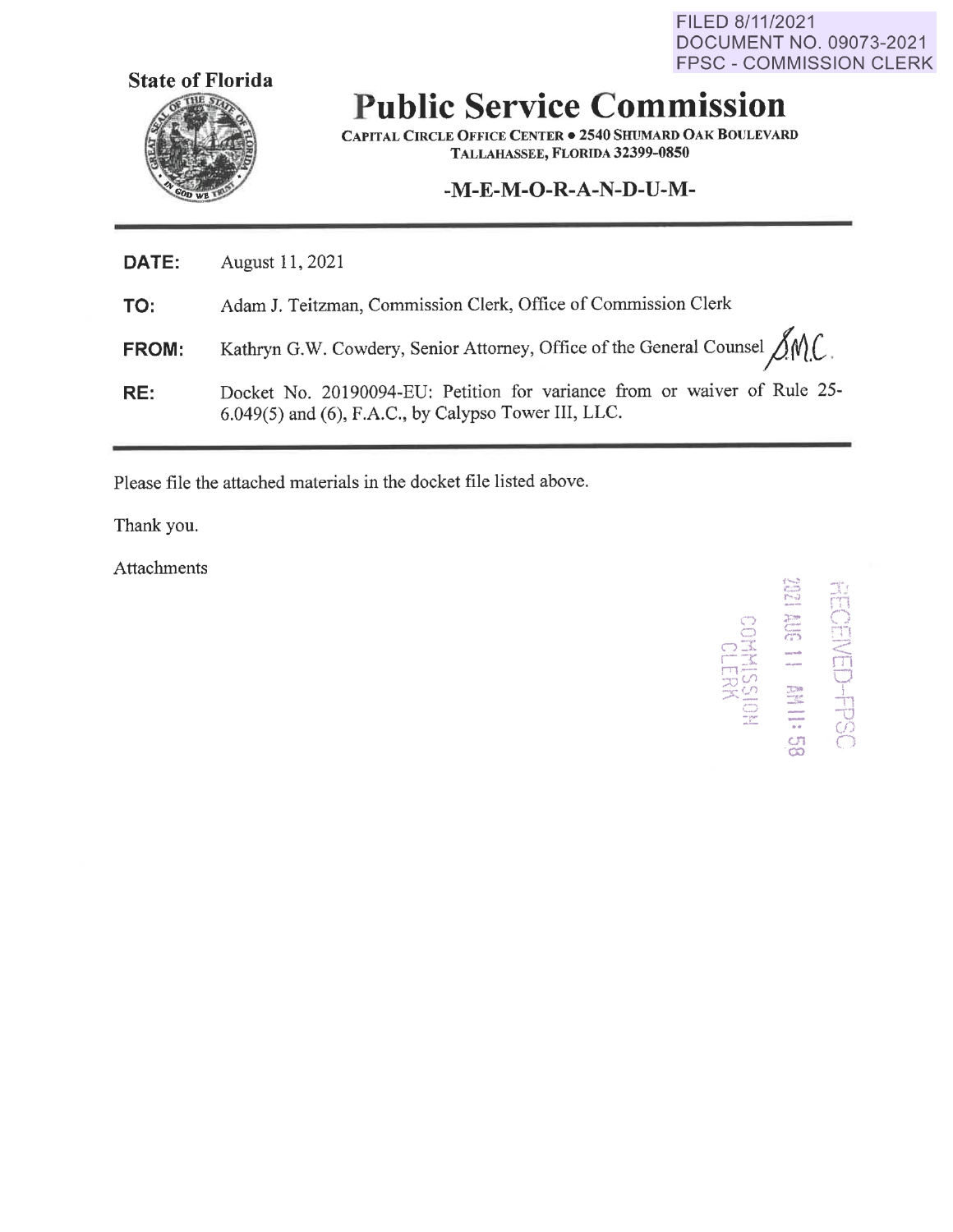#### **Julie Phillips**

**Sent: To:** 

**From: Kathryn Cowdery** Wednesday, August 11, 2021 10:47 AM Julie Phillips **Subject:** FW: Calypso Tower Ill, PSC Docket No. 20190094-EU, Order No. PSC-2019-0357-PAA-EU

**From:** Kathryn Cowdery **Sent:** Tuesday, August 10, 2021 5:59 PM **To:** 'Richard Johnson '<richard@richardjohnsonlawfirm.com> **Subject:** RE: Calypso Tower Ill, PSC Docket No. 20190094-EU, Order No. PSC-2019-0357-PAA-EU

Thank you.

**From:** Richard Johnson <richard@richardjohnsonlawfirm.com> **Sent:** Tuesday, August 10, 2021 5:04 PM To: Kathryn Cowdery <kcowdery@PSC.STATE.FL.US> **Cc:** Samantha Cibula <SCibula@PSC.STATE.FL.US>; Judy Harlow <JHarlow@PSC.STATE.FL.US> **Subject:** RE: Calypso Tower 111, PSC Docket No. 20190094-EU, Order No. PSC-2019-0357-PAA-EU

Kathryn

Yes, that is correct.

Thanks

Rich

#### **Richard S. Johnson P.A.**

107 North Partin Drive Niceville, Florida 32578 (850) 279-6868 [telephone) (850) 678-8336 [facsimile) http://www.emeraldcoastattorney.com http://www.alluretitle.com

Allure Title Company \*Specializing in Closing Services\* 107 N. Partin Drive Niceville, FL 32578 (850) 279-6868 (Telephone)

**ALTA Certified** 

satellite location: 1307 E Cervantes St. Pensacola, FL 32501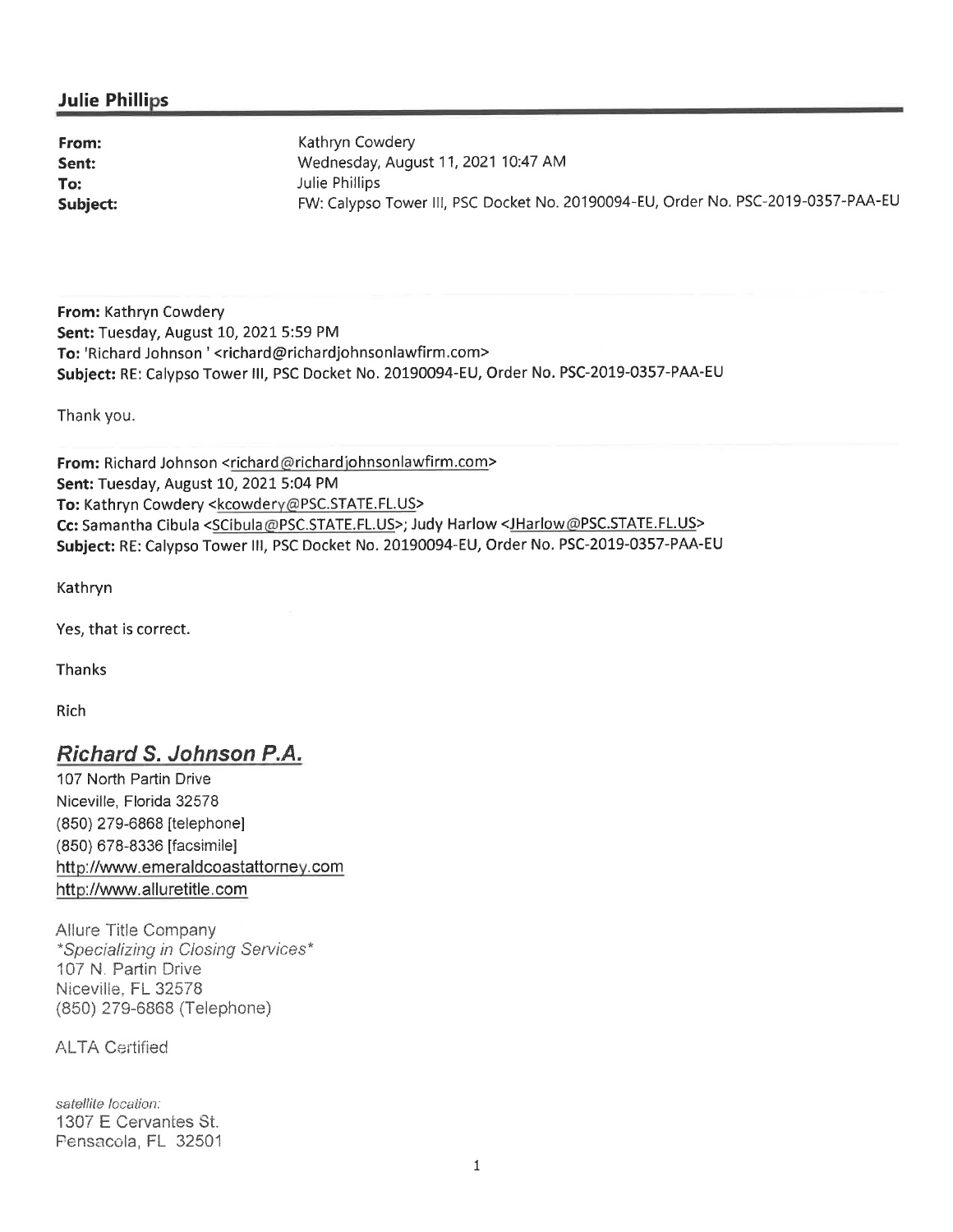This email and all attachments are intended for the particular addressee(s) and may contain privileged attorney-client information or privileged work-product material. If: (a) you are not the intended recipient: or (b) this transmission has been addressed to you in error; (c) or it is otherwise clear that you are not the intended recipient (or his or her authorized agent), then you have received this transmission in error. Any review, disclosure, dissemination, copying, printing, saving, maintaining, or other use of this transmission or attachments is strictly prohibited. Delivery of this transmission to any person (s) other than its intended recipient(s) is not, in any way, intended to waive privilege or confidentiality. Please notify the sender immediately by email reply and permanently delete this transmission and all attachments. Thank you.

IRS CIRCULAR 230 DISCLOSURE: IN ACCORDANCE WITH THE REQUIREMENTS OF THE U.S. TREASURY DEPARTMENT, WE INFORM YOU THAT ANY U.S. FEDERAL TAX ADVICE CONTAINED IN THIS COMMUNICATION (INCLUDING ATTACHMENTS, IF ANY) IS NOT INTENDED OR WRITTEN TO BE USED, AND IT CANNOT BE USED, BY ANY TAXPAYER, INCLUDING THE PERSON TO WHOM IT IS ADDRESSED, FOR THE PURPOSE OF (I) AVOIDING FEDERAL TAX PENALTIES THAT MAY BE IMPOSED ON THE TAXPAYER UNDER THE INTERNAL REVENUE CODE OR (II) PROMOTING, MARKETING OR RECOMMENDING TO ANOTHER PARTY ANY TRANSACTION OR MATTER ADDRESSED HEREIN.

**Due to the overwhelming amount of fraud and email hacking schemes involving changing wiring instructions, we encourage clients to verbally verify wiring instructions with our office by phone. We want to make sure you are safe and have a successful transaction.** 

**LENDERS: Please note that we must have a matched CD and closing package in our office 24 hours PRIOR to closing. If this time frame can not be met, we will need to re-schedule closing.** 

From: Kathryn Cowdery <kcowdery@PSC.STATE.FL.US> **Sent:** Tuesday, August 10, 2021 3:22 PM **To:** 'Richard Johnson' <richard@richard johnsonlawfirm.com> **Cc:** Samantha Cibula <SCibula@PSC.STATE.FL.US>; Judy Harlow <JHarlow@PSC.STATE.FL.US> **Subject:** RE: Calypso Tower Ill, PSC Docket No. 20190094-EU, Order No. PSC-2019-0357-PAA-EU

Richard - Thank you for your response. To be sure I am interpreting your response correctly, please confirm my understanding that the sale of the first residential unit closed on March 31, 2021.

I appreciate your assistance.

Sincerely,

Kathryn Cowdery Senior Attorney Florida Public Service Commission

**From:** Richard Johnson <richard@richard johnsonlawfirm.com> **Sent:** Tuesday, August 10, 20214:16 PM To: Kathryn Cowdery <kcowdery@PSC.STATE.FL.US> **Cc:** Samantha Cibula <SCibula@PSC.STATE.FL.US> **Subject:** RE: Calypso Tower 111, PSC Docket No. 20190094-EU, Order No. PSC-2019-0357-PAA-EU

Kathryn

Sorry for the delay in response. March 31, 2021. My client will be filing a timely report.

If there is anything else you need in the meantime, please do not hesitate to ask me.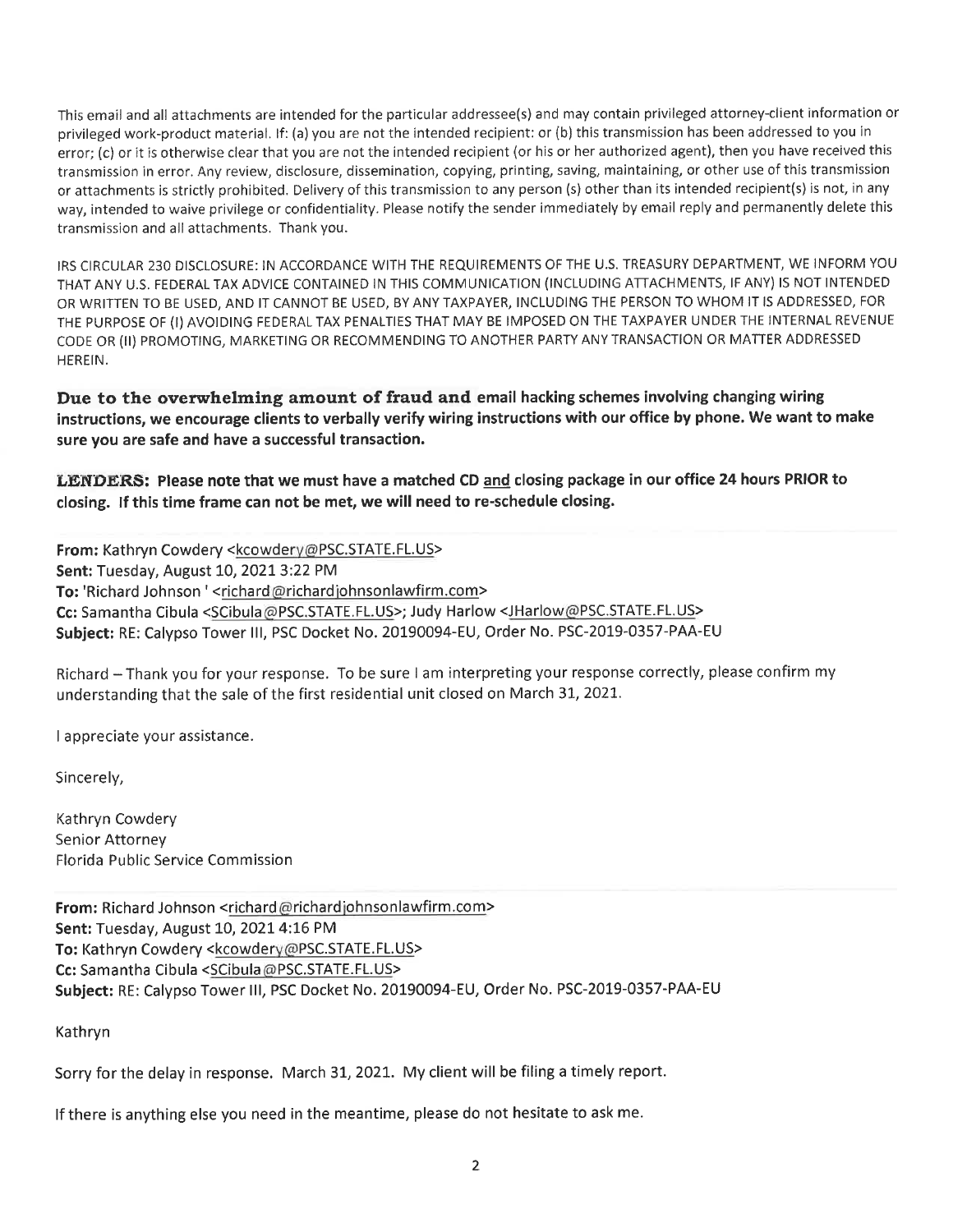Thanks

Rich

## **Richard S. Johnson P.A.**

107 North Partin Drive Niceville, Florida 32578 (850) 279-6868 [telephone] (850) 678-8336 [facsimile] http://www.emeraldcoastattorney.com http: //www.alluretitle.com

Allure Title Company \*Specializing in Closing Services\* 107 N. Partin Drive Niceville, FL 32578 (850) 279-6868 (Telephone)

**ALTA Certified** 

satellite location: 1307 E Cervantes St. Pensacola, FL 32501

This email and all attachments are intended for the particular addressee(s) and may contain privileged attorney-client information or privileged work-product material. If: (a) you are not the intended recipient: or (b) this transmission has been addressed to you in error; (c) or it is otherwise clear that you are not the intended recipient (or his or her authorized agent), then you have received this transmission in error. Any review, disclosure, dissemination, copying, printing, saving, maintaining, or other use of this transmission or attachments is strictly prohibited. Delivery of this transmission to any person (s) other than its intended recipient{s) is not, in any way, intended to waive privilege or confidentiality. Please notify the sender immediately by email reply and permanently delete this transmission and all attachments. Thank you.

IRS CIRCULAR 230 DISCLOSURE: IN ACCORDANCE WITH THE REQUIREMENTS OF THE U.S. TREASURY DEPARTMENT, WE INFORM YOU THAT ANY U.S. FEDERAL TAX ADVICE CONTAINED IN THIS COMMUNICATION (INCLUDING ATTACHMENTS, IF ANY) IS NOT INTENDED OR WRITTEN TO BE USED, AND IT CANNOT BE USED, BY ANY TAXPAYER, INCLUDING THE PERSON TO WHOM IT IS ADDRESSED, FOR THE PURPOSE OF (I) AVOIDING FEDERAL TAX PENALTIES THAT MAY BE IMPOSED ON THE TAXPAYER UNDER THE INTERNAL REVENUE CODE OR (ii) PROMOTING, MARKETING OR RECOMMENDING TO ANOTHER PARTY ANY TRANSACTION OR MATTER ADDRESSED HEREIN .

**Due to the overwhelming amount of fraud and email hacking schemes involving changing wiring instructions, we encourage clients to verbally verify wiring instructions with our office by phone. We want to make sure you are safe and have a successful transaction.** 

**LENDERS: Please note that we must have a matched CD and closing package in our office 24 hours PRIOR to closing. If this time frame can not be met, we will need to re-schedule closing.** 

**From:** Kathryn Cowdery <kcowdery@ PSC.STATE.FL.US> **Sent:** Thursday, July 22, 2021 7:55 AM To: Richard Johnson (richard@richardjohnsonlawfirm.com) <richard@richardjohnsonlawfirm.com> **Cc:** Samantha Cibula <SCibula@PSC.STATE.FL.US> **Subject:** Calypso Tower Ill, PSC Docket No. 20190094-EU, Order No. PSC-2019-0357-PAA-EU